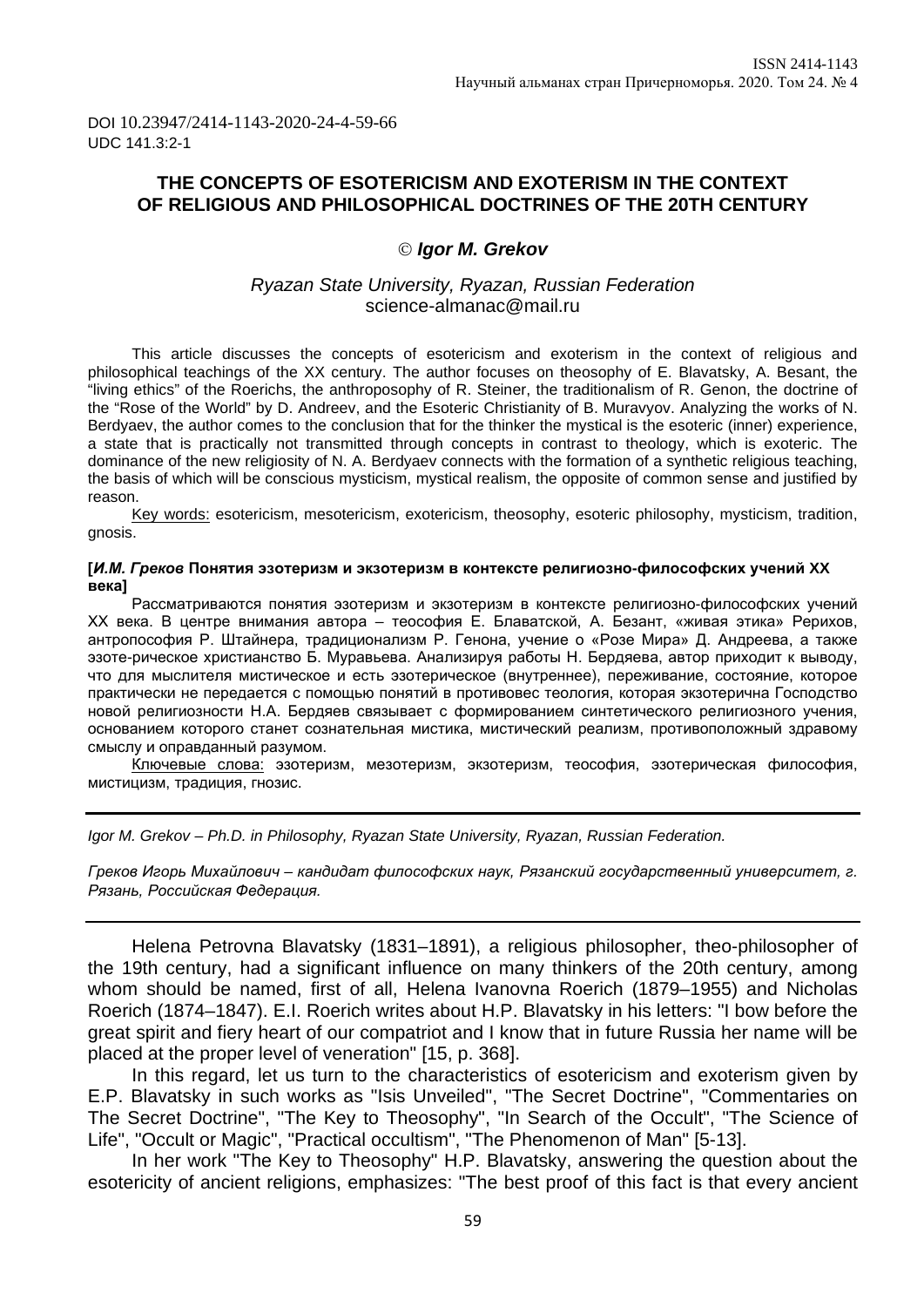religious or, rather, philosophical cult consisted of esoteric or secret teaching and exoteric (for the general public) worship" [6]. In this context, esotericism is the only true secret teaching, the limit of possible human knowledge, guarded by initiates from profanation, "inner beliefs" kept secret. These secrets were guarded by initiates in India, Persia, Central Asia, Egypt, and Ancient Greece. Religious teachings were an external (exoteric) body, a public shell and contained a hidden soul, true (esoteric) knowledge. People were given an external form of philosophical secrets that could not be grasped by physical and chemical processes.

The inner, deep essence of religious and philosophical teachings as an esoteric philosophy is designated by E.P. Blavatsky's "Secret Doctrine", the basis of spiritual life, in the process of comprehending which a person is freed from dogmas, including religious ones: "Esoteric Philosophy never rejected" God in Nature ", just like the Divine, as an absolute and an abstract Entity. She only refuses to recognize the gods, the so-called monotheistic religions, created by man in their own image and likeness, the sacrilegious and sad caricatures of the Ever-Unknowable" [12, p. 24]. The main characteristic feature of esoteric philosophy, according to E.P. Blavatsky, is the identity of her ideas to the foundations of every religion in the history of human development. In this regard, one should distinguish between the orthodoxy of religions as their outer shell and esoteric teachings, their inner meaning.

The concepts of esoteric philosophy and theosophy are considered by E.P. Blavatsky as identical: "Theosophy is the ancient Religion of Wisdom, an esoteric doctrine, once known in all countries claiming to be civilized" [5, p. 240]. Formulating the main ideas of the esoteric teaching (Secret Doctrine), Blavatsky relies on three fundamental tenets: first, there is an Eternal, Omnipresent, Immutable, Infinite Principle, which is impossible to think, and which is inexpressible in words. This is the Eternal Cause, the One, Absolute Reality, preceding the manifested world, the One Absolute Being as the theological Trinity. The first aspect of this unity is the identity of Being and non-Being, the second is the unmanifest Logos, the first cause of the manifested Logos, the third is Spirit-Matter (Life), the fourth is the Cosmic Mind as the Universal Soul, the noumenon of primitive matter. Absolute Being is symbolized as the continuity of Absolute Space and Absolute Movement, represented by Unconditional Consciousness and necessary for the manifestation of the Universe. Secondly, everything in the world is subject to the law of periodicity, according to which appearance and disappearance, ebb and flow, days and nights, sleep and wakefulness, life and death are inevitable. Thirdly, each soul, as the identity of the All-Peaceful Soul and the aspect of the "Unknown Root", wanders in accordance with the law of cycles (incarnations) or necessity (karma).

Annie Besant (1847–1933), following E.P. Blavatsky, in the following way formulates the basic ideas of Theosophy: about a single and unmanifest, eternal, unknowable, real being; about the manifested God: from unity to duality, from duality to triplicity; about the manifestation of intelligent spiritual entities from the Trinity, the leaders of the Cosmos; about man as a threefold being, whose true real "I" is eternal and one with the Universe; about the evolution of man through his incarnations.

Emphasizing the exceptional role of Theosophy in the life of mankind, A. Besant characterizes this teaching as Divine Wisdom given to mankind and proceeding from a single source. Theosophy forms the basis of all religions, dwells in each of them, being the wisdom guarded by the spiritual Teachers of mankind.

Theosophy is considered by A. Besant as an internal (esoteric) doctrine, which includes all religious truths: "it is Esoteric Christianity, as is Esoteric Buddhism, and it belongs equally to every religion, exclusively to none" [2, p. 10], therefore, theosophia is not intended for those who are content with external (exoteric) teachings.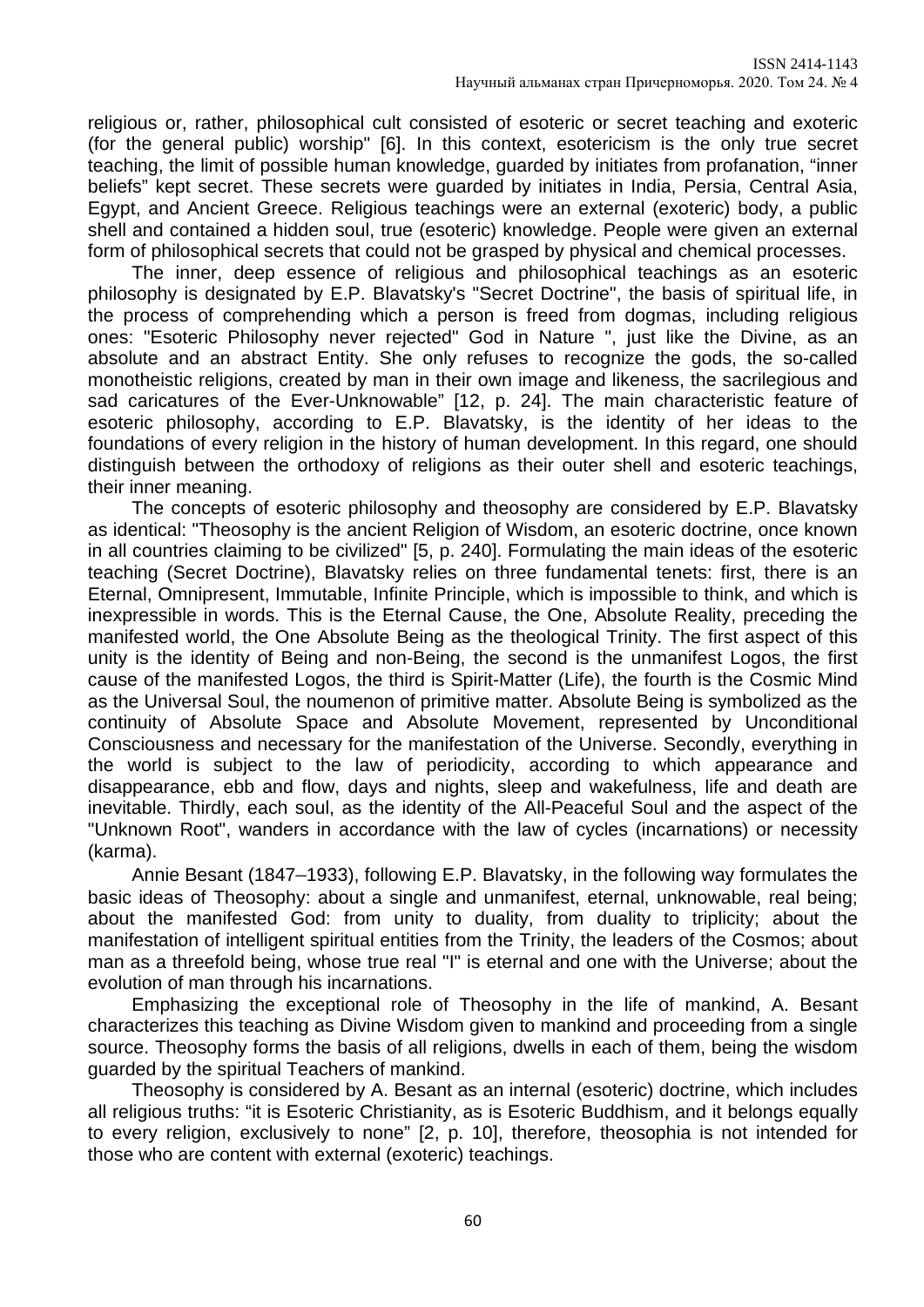The teachings of Helena Ivanovna Roerich (1879 – 1955) and Nicholas Roerich (1874 – 1947), followers of E.P. Blavatsky, which received its name "Living Ethics", can also be attributed to the esoteric teachings of the 20th century.

Esoteric teaching is understood by E.I. Roerich, first of all, as knowledge inaccessible to the broad masses: "Esoteric Teaching ceases to be such, since it is written down in an outline or language that is understandable to everyone" [16, p. 150]. In this context, only "enlightened consciousness" can perceive the teaching positioning itself as theosophical and scientific: "Only a truly enlightened mind and heart can understand the purity and beauty of high service to the Common Good, set forth in the Teaching of Living Ethics" [18, p. 351]. And also: "A primitive, uncultured and undisciplined mind cannot grasp and understand the cosmic inclusiveness of the Teaching, coming from ancient times, from the very Sources of the Knowledge of Light" [18, p. 258]. Secrecy and mystery are recognized as the main attributes of this kind of teaching.

Describing "Living Ethics", Agni Yoga, E.I. Roerich notes that it is called upon to approve a new worldview, the significant features of which are: a person's awareness of the consequences of their actions, karmic debts, responsibility for their own actions, striving for unity, fostering a feeling of love for humanity in all forms of its manifestation, expansion of consciousness, friendly cooperation in the family, striving for artistic creativity, expansion of mental horizons, wisdom and worthiness of passing the earthly path, work and improvement for the common good. This new worldview is formed as a result of mastering the "three keys" that are stored in the inner world of a person: "Their names are: LOVE, BEAUTY and KNOWLEDGE" [19]. However, the nature of man is imperfect and people tend to wishful thinking: "We often hear smug exclamations: "I have already changed, I have already succeeded!" The wobbling self, have you examined yourself correctly?" [20]. A well-aimed characterization of the impermanence of the human "I" is not a final judgment on the level of spiritual development of mankind. The Living Ethics, Agni Yoga, which strengthens the psychic energy of people and forms an unbreakable union with Science and Art, is called upon to provide help.

The core of this teaching, according to E.I. Roerich, are the moral foundations of the religions of the world, forming an awareness of their own responsibility and duty in relation to the world, intolerance to all forms of manifestation of lies and hypocrisy. Cultural values, the world of beauty and art contribute to the spiritual purification of a person and improve his manifestations, and creative work is viewed as a constant, intelligent and heartfelt work. This doing is devoid of mechanism and artificial irritation of the centers, because violent exercises develop only "lower psychism", various types of "obsession": "Spirituality is not acquired by mechanical exercises. Mediumship and spirituality are antipodes: enough is said about this in the books of Living Ethics" [16, p. 179].

Living Ethics indicates the direction of the evolution of mankind, in which vitality acquires the status of a necessity in a successful fight against diseases and threats of physical existence. Comprehension of vitality as a manifestation of love and a feeling of beauty in the heart of a person contributes to the service of the common good: "Selflessness, indicated in the Teaching of Ethics, is not a renunciation of self-manifestation, but ardent beautiful courage and daring in the name of the Common Good" [17, p. 165].

The doctrine of the spiritual evolution of mankind, according to E.I. Roerich, should contain both an esoteric part, which is understood as a "secret" transmitted to humanity by the elect, and an exoteric part, given for perception by wide layers of society. Turning to the Theosophical Society (1875 – the year of its creation), which claimed its exclusive authority after the death of E.P. Blavatsky, E.I. Roerich asks the question of the legitimacy of claims to the top leadership in the absence of receiving the "High Teaching" from the Great Teachers of mankind: "The Theosophical Society does not have any data and rights to assert its exclusive authority and lay claim to the Highest leadership. But, of course, we will be told that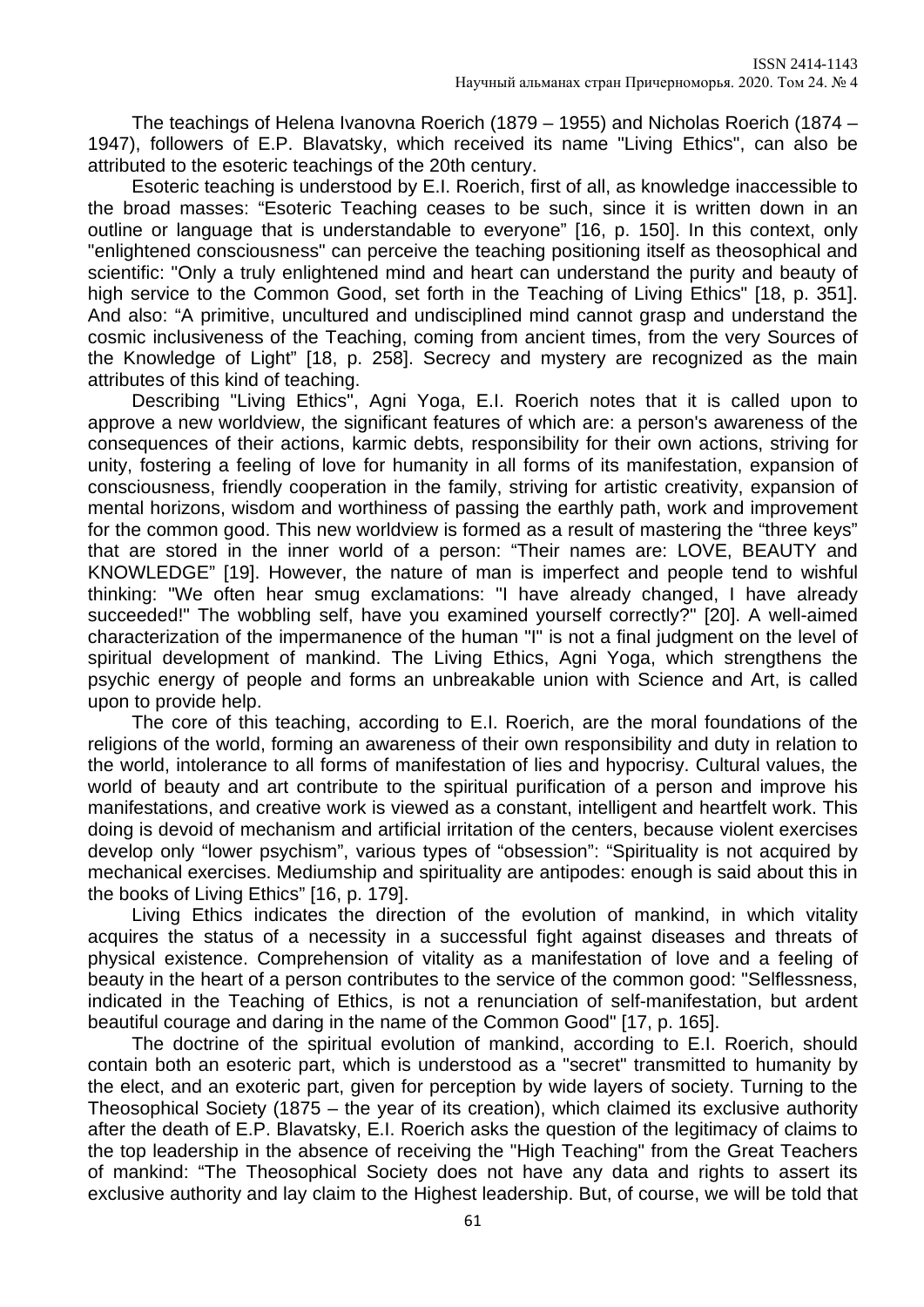everything they receive is so esoteric that it cannot be given out. But then we ask, why in other Spiritual Centers, along with esoteric messages, are exoteric messages given? Where are their exoteric Teachings? " [18, p. 27].

Rudolf Steiner (1861 – 1825), who initially fully shared the views of the Theosophical Society, subsequently created his own direction, which was called anthroposophical. The German section of the Theosophical Society was transformed into the Anthroposophical Society, which, in fact, he headed together with Maria von Sievers (1867–1948).

When defining the essence and place of esotericism, esoteric in the life of society, R. Steiner relies on the provisions concerning the development of human cognitive abilities in the spiritual sphere: "In any esoteric teaching, it is about learning how to consider the things around us "[21, p. 6]. Initially, a person saw the world in images, then concepts were given to him, and later he must learn to act in accordance with the understanding of the deep connections in the world between the Microcosm and the Macrocosm. This "higher" view of things is associated with the development of inner contemplation: "In every fragment of the world, the esotericist sees a connection with something in himself. Then the inner relationship is revealed" [21, p. 8]. The development of this kind of consciousness and the ability to such contemplation is facilitated by intensive training, which, according to R. Steiner, was carried out in every religion, at every stage of the historical development of mankind.

R. Steiner connects this training with the identification and development of the inner spiritual abilities of a person to cognize "supersensible worlds" [22] and describes the stages of the educational path in his work: "The Path to Consecration" [23]. The spiritual path requires its preparation, understanding of certain spiritual laws, including the law of karma, considered by R. Steiner as a tool for regulating human activities.

René Guénon (1886 – 1951) was quite critical of the theosophy of H.P. Blavatsky and R. Steiner, noting their unfounded claims to obtain the status of ideological inspirers of synthetic teaching. In his opinion, this theosophy is far from synthesis, moreover, it bears a profane, "external" character. Synthesis, which is the inner unity of existence, is opposed to syncretism, which rests on the periphery, consisting of many disparate elements that are far from the center. The syncretism of theosophy is expressed in the artificial union of contradictory individual facts, closed "atoms", collected by external means. This eclectic teaching can appear as a holistic doctrine only to those who are content with a superficial consideration of ideas. However, a chaotic mixture is collected by the syncretic method around the central idea, and such an idea in Theosophy is the idea of evolution: "... it is by the "syncretic" method that the so-called "Eastern tradition" of Theosophy is created, which in fact has almost nothing Eastern, except for poorly understood and misused terminology ..." [14].

The central concept of the teachings of R. Guénon is the concept of tradition. According to R. Guénon, in the modern world the word "tradition" is used in the meaning of custom, habit, which distorts the meaning of this concept and excludes essential features - the presence of elements of a superhuman order, the transcendence of fundamental principles, the invariability of its main principles, transmission. The idea of the transfer, according to R. Guénon, is an essential moment of tradition. It should be emphasized that we are not talking about any transmission, transmission of the accumulated socio-cultural experience of mankind, but about the transmission of what belongs to the field of the supernatural, metaphysical, esoteric. If tradition leads to the center, to unity, to the point where all traditions are united at one point, then this tradition is in the realm of the esoteric. "If for some reason a certain tradition turns out to be incomplete, then, using the same comparison, we can say that this road does not lead to the center, but is interrupted at some point that clearly enough indicates a transition from the esoteric to the exoteric realm" [14].

In this context, the concepts of esoteric and exoteric are used to denote the inner, central, synthetic and outer, peripheral areas of the tradition.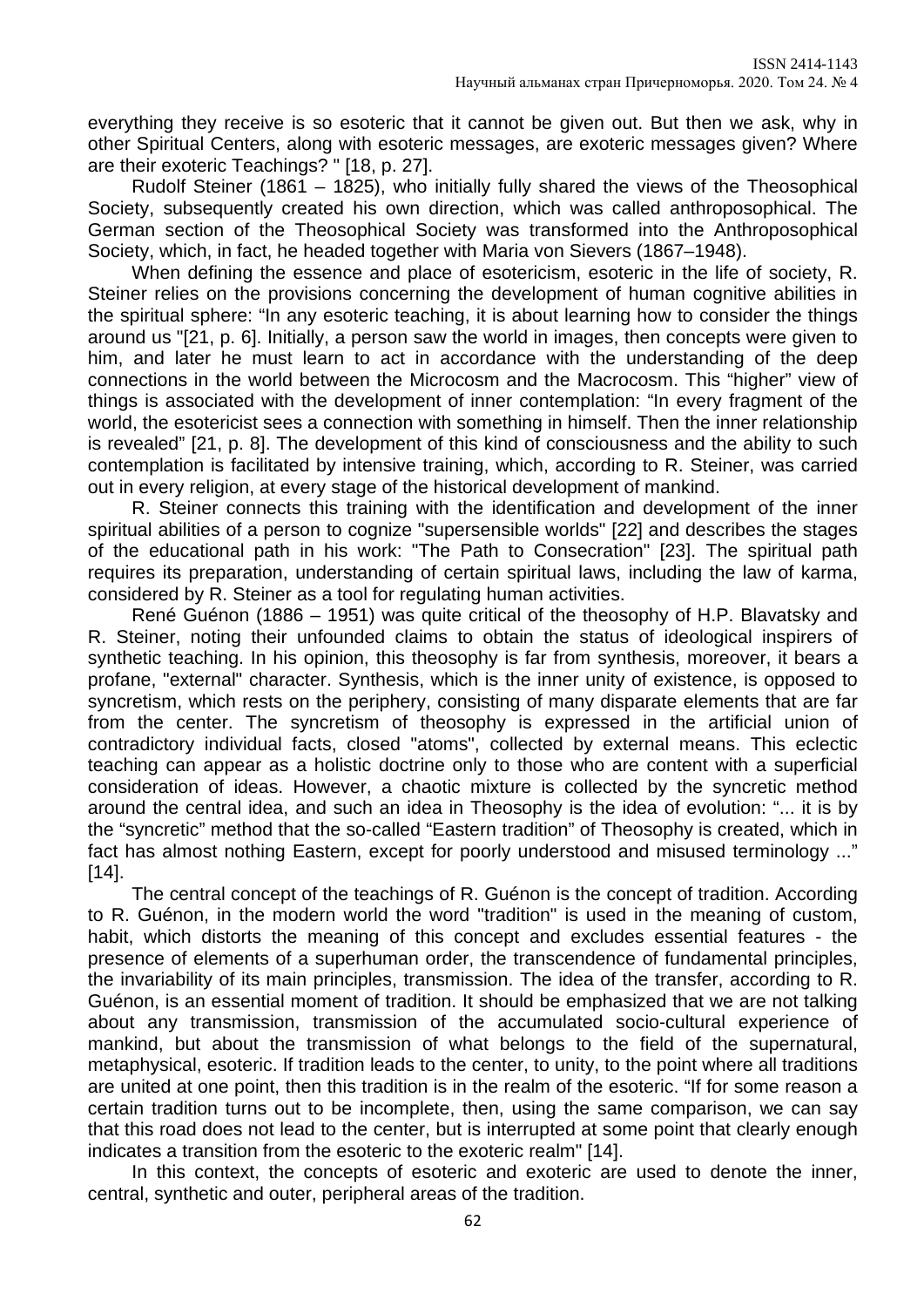The twentieth century proved to be fruitful in terms of the emergence and spread of ideas that were considered esoteric. Among the ideas about a single spiritual and moral foundation of mankind, the root of all religions, the core of morality, are of considerable interest, in our opinion, those that became the content of the book "The Rose of the World" by the Russian thinker, philosopher and mystic – Daniel Andreev (1906 – 1959). The rose of the world and its constituent petals are a symbol of the unity of all religions, each of which reflects its individual character, the uniqueness acquired in the process of evolution, and the universal features inherent in all others.

According to D. Andreev, the 20th century differs from all previous ones in its striving for the world. However, the danger to humanity may lie in the fact that this unity will be the result of the activities of forces striving for a world dictatorship, the establishment of total control and violence. The state cannot prevent the implementation of this scenario due to its extraethical nature, therefore, it is necessary to create an instance standing above the World Federation of States, which would be ethical, incorruptible, reject violence and in its activities relied on universal interreligion.

Unlike many esoteric concepts of the 20th century, D. Andreev's doctrine of the Rose of the World contains not only ideas about the inner transformation of a person, a person of a "ennobled image", but also ideas about social transformation. The focus of teaching on solving specific historical problems in the context of the development of social conscience, social compassion and sympathy, practical actions to transform the social body, according to D. Andreev, distinguish the Rose of Peace from all previous religions.

Daniil Andreev was convinced that sooner or later the esoteric (in the context of his work a complex, open only for the elite, incomprehensible, deep in its content) teaching will become accessible: "The atmosphere of the Rose of the World and her teachings will create the mythologeme about culture has become the property of every mind" [1]. According to D. Andreev, being the successor of the spiritual experience of mankind, "The Rose of the World" is a dynamic teaching based on the cathedral mystical mind of mankind.

It should be noted that the idea that the essence of any religion is mysticism is also shared by the Russian religious philosopher N.A. Berdyaev (1874 – 1948). In his work "Mysticism and Religion" [3] N.А. Berdyaev draws attention to the fact that mysticism is identified in everyday consciousness as everything mysterious and even insane, and mystical experience with occult and spiritualistic charlatanism.

Whether mysticism is only a subjective state, hallucination, self-deception or mysticism is an objective state of the nature of every person, the nature of the world, this problem is in the center of N.A. Berdyaev. Mystical experience, according to Berdyaev, is characteristic of all people without exception. However, mysticism is aristocratic, and religion is democratic, social.

According to N.A. Berdyaev: "Mysticism is the overcoming of creation" [4, p. 429]. Mysticism has an objective truth, it is a true element of human and world nature, while mystification is inherent in subjectivism, individual and irrationally arbitrary features.

A person can plunge into the mystical element at certain moments of his life, then he experiences delight, inspiration, ecstasy. In this state, the boundaries of the subject and the object are erased, in this regard: "mysticism can be defined as a state resting on the identity of a subject and an object, as a merger of a human being with universal being, as communication with the world, which does not condition the world in anything" [3]. Such unity, which removes the contradictions between the object and the subject, acquaints a person with the fundamental principle of being. The essence of religious life, according to N.A. Berdyaev, in the performance of the sacrament in which objective reality is revealed: "Religion is mysticism, in which the Logos shone, the insight of the meaning of things began" [3]. In this regard, religion stems from an objective, universal, mystical revelation.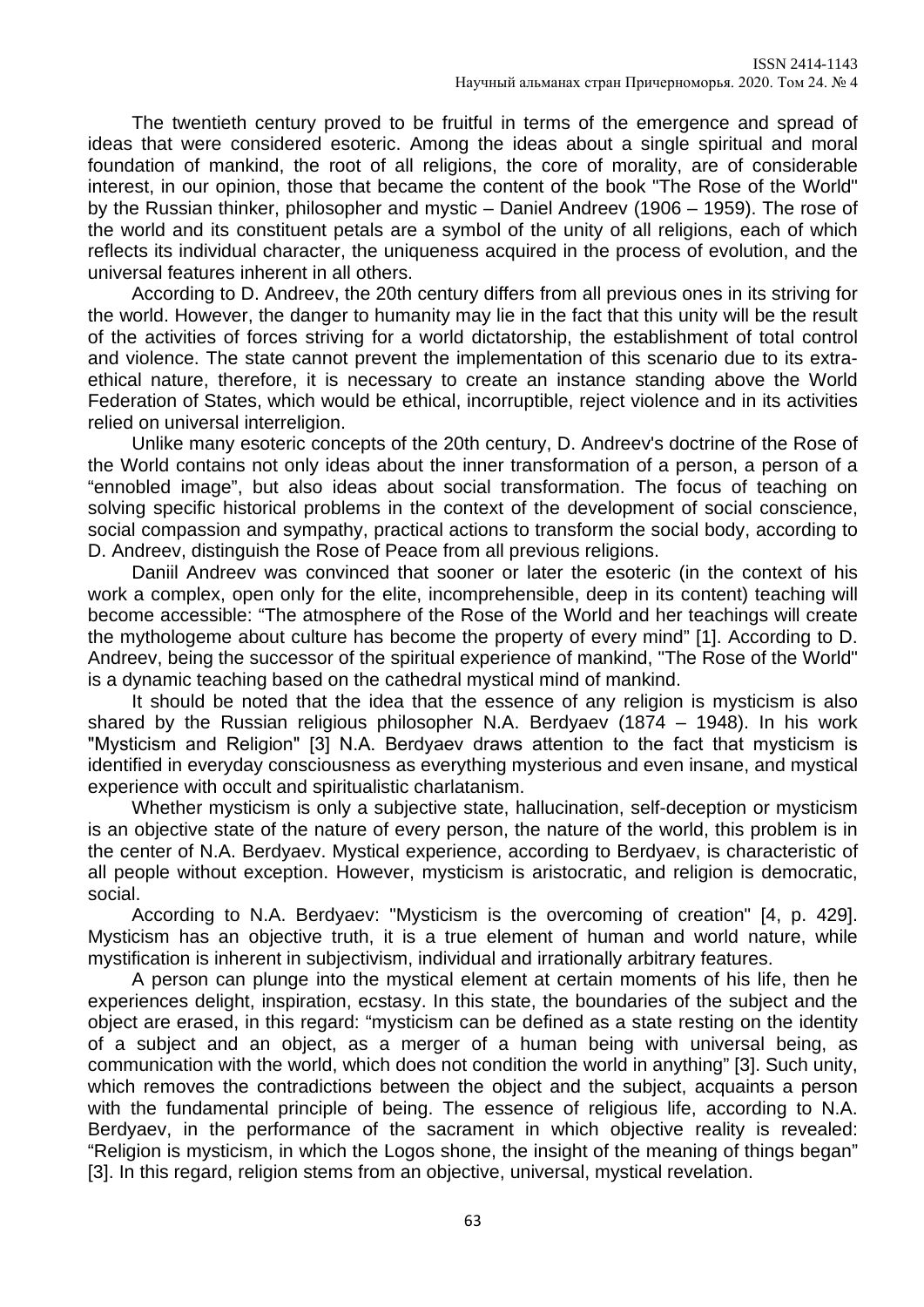For a thinker, mystical is an esoteric (internal) experience, a state that is practically not conveyed with the help of concepts, therefore any theology is exoteric: "The concept of God, developed by kataphatic theology, is always exoteric in nature. Christian dogma is only a symbolism of spiritual experience. The objectification of the spirit taking place in it cannot be recognized as the ultimate truth. Mystics go further, but they do not operate with concepts, they resort to symbols and myths to communicate their experience to other people" [4, p. 433-434]. The mystics strive to cognize the Absolute, ultimate Mystery, which states the following: "1) from the Divine Nothing, from Gottheit, from Ungrund, God, the Trinity, is realized in eternity, and 2) God, the Trinity, creates the world. This means that in eternity there is a theogonic process, divine birth. This is the inner, esoteric life of the Divine" [4, p. 434]. The dominance of the new religiosity N.A. Berdyaev connects with the formation of a synthetic religious doctrine, the basis of which will be conscious mysticism, mystical realism, opposite to common sense and justified by reason.

A striking phenomenon of esoteric literature of the XX century, in our opinion, is the three-volume work "Gnosis" by Boris Petrovich Muravyov (1890–1966), founder and head of the Center for the Study of Esoteric Christianity (1962, Switzerland, Geneva). This work, translated into Russian in the 90s, was published in our country only once, in 1998. In this study, which structurally consists of three parts, B.P. Muraviev, step by step, following the logic "from simple to complex", introduces the reader to esoteric philosophy, esoteric "science".

The concepts of esotericism, esotericism, esoteric philosophy, esoteric science are used by B.P. Muravyov as synonyms. The essence of the esoteric is in the movement towards universal synthesis, the center, towards the comprehension of the truth, the essence of the only Tradition, existing in various forms in a given cultural and historical context. Various religious forms are necessary to facilitate the understanding of aspects of the single truth, the revelation of the truth by certain groups of people whose goal is to achieve personal salvation. Christianity, according to B.P. Muravyov, on the contrary, addresses all of humanity. Comprehension and initiation into the secret, innermost Divine Wisdom in the 20th century can become more accessible for those who in esotericism explore themselves, learn what they are and what they can become in the process of working on themselves, using introspection - the method of introspection.

Walking the path from the point of mastering exoteric knowledge, bypassing the mesoteric stage, to the point of mastering esoteric knowledge is the life task of a person striving to achieve spiritual growth. This way B.P. Muravyov compares with education, which includes the stages of primary, school (secondary) and higher education. To master esoteric knowledge means to successfully pass all educational stages: exoteric, mesoteric and esoteric.

Esoteric teaching requires "prostate", righteousness, which can be misinterpreted and then a person is trapped in his own illusions about his chosenness and "advancement" along the spiritual path. B. Muravyov characterizes the initial educational stage as uniform, the middle stage as the stage of preliminary specialization (monastic or secular) and the higher stage as the stage of combining types of specialization.

Thus, the esoteric Christianity of B. Muravyov, the theosophy of E. Blavatsky and her followers, the "living ethics" of the Roerichs, the anthroposophy of R. Steiner, the traditionalism of R. Guénon, the doctrine of the "Rose of the World" D. Andreev are teachings in which esotericism and exoterism are considered as forms of knowledge about the sacred: about the Absolute, the Universe, man, as the boundaries of possible human knowledge about the universe (esotericism as the highest limit).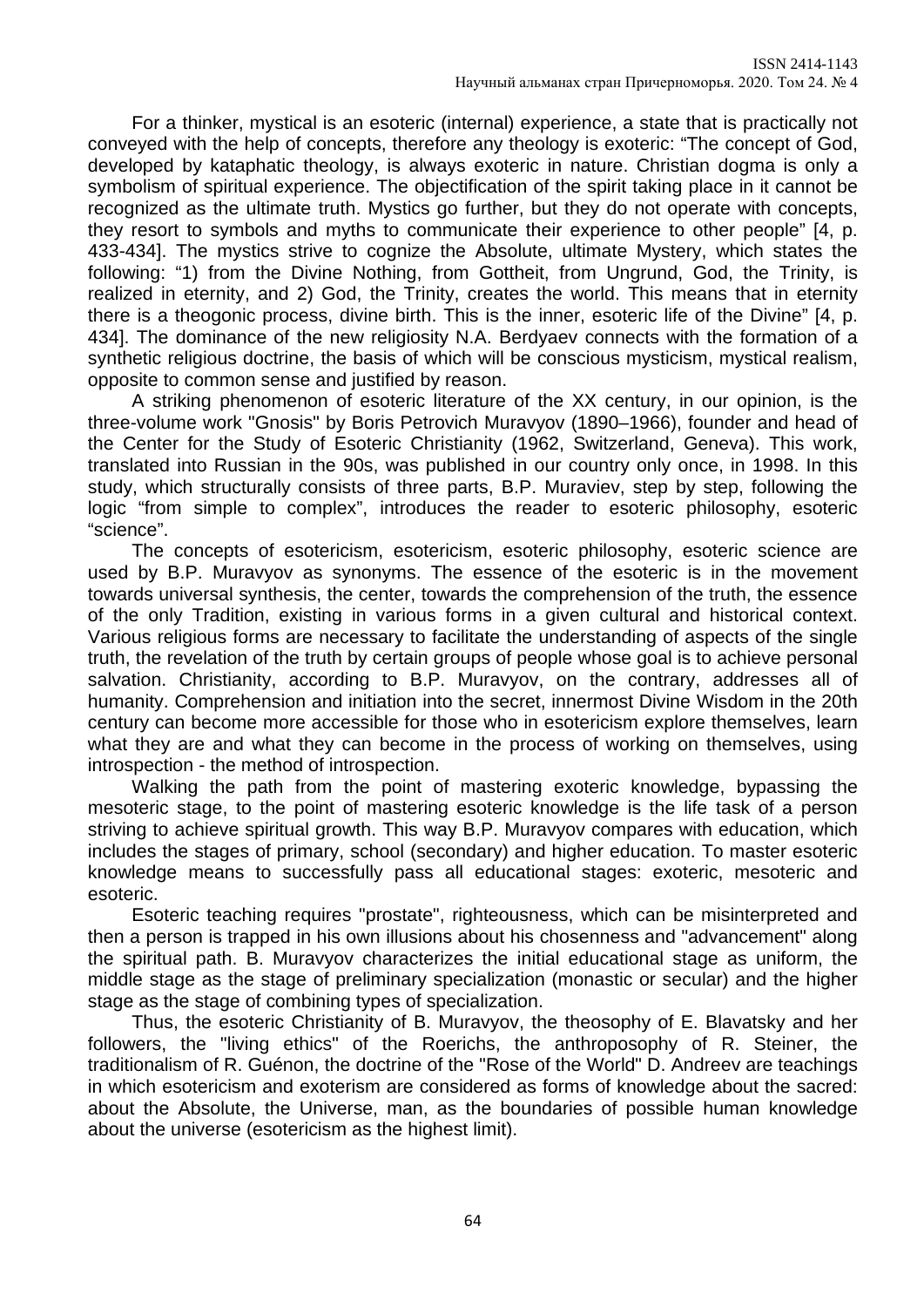# *Литература*

- 1. *Андреев Д.* Роза Мира [Электронный ресурс]. URL: http://rozamira.nl/lib/ae/rm1- 2.htm#19 (Дата обращения: 08.06.2020).
- 2. *Безант А.* Эзотерическое христианство. Малые мистерии. М.: София, 2008.
- 3. *Бердяев Н.А.* Мистика и религия // Новое религиозное сознание и общественность. СПб.: Издание М.В. Пирожкова, 1907. URL: http://www.odinblago.ru/filosofiya/berdyaev/berdyaev\_novoe\_rel\_sozn/02/ (дата обращения: 11.06.2020).
- 4. *Бердяев Н.А.* Философия свободного духа. М.: Республика, 1994.
- 5. *Блаватская Е.П.* В поисках оккультизма. М.: Сфера, 1996.
- 6. *Блаватская Е.П.* Ключ к теософии. М.: Эскимо, 2006 [Электронный ресурс]. URL: https://www.klex.ru/1xg (Дата обращения: 23.05.2020).
- 7. *Блаватская Е.П.* Комментарии к «Тайной доктрине». Протоколы ложи Блаватской. М.: Амрита, 2012.
- 8. *Блаватская Е.П.* Наука жизни. М.: Сфера, 1999.
- 9. *Блаватская Е.П.* Оккультизм или магия. М.: Эскимо, 2006.
- 10.*Блаватская Е.П.* Практический оккультизм. М.: ACT, 2004.
- 11.*Блаватская Е.П.* Разоблаченная Изида. Ключ к тайнам древней и современной науки и теософии. Т. I-II. М.: Эскимо-Пресс, 2007.
- 12.*Блаватская Е.П.* Тайная Доктрина. В 2 т. М.: Эскимо, 2014.
- 13.*Блаватская Е.П.* Феномен человека. М.: Сфера, 2006.
- 14.*Генон Р.* Очерки о традиции и метафизике [Электронный ресурс]. URL: https://fil.wikireading.ru/51559 (дата обращения: 23.06.2020).
- 15.*Рерих Е.И.* Письма. В 9 т. Т. 2 (1934). М.: Международный Центр Рерихов; Благотворительный Фонд им. Е.И. Рерих; Мастер-Банк, 2013.
- 16.*Рерих Е.И.* Письма. Т. IV. (1936 г.). М.: Международный Центр Рерихов, 2002.
- 17.*Рерих Е.И.* Письма. Т. VII. (1940-1947 г.). М.: Международный Центр Рерихов, 2007.
- 18.*Рерих Е.И.* Письма. Том II. (1934 г.). М.: Международный Центр Рерихов, 2000.
- 19.*Рерих Е.И.* Три ключа [Электронный ресурс]. Режим доступа: http://agnivesti.ru/news4357 (дата обращения: 29.05.2020).
- 20.*Рерих Е.И., Рерих Н.К.* Агни Йога. Великое наследие (сборник). М.: Издательство АСТ, 2013 [Электронный ресурс]. URL: https://books.google.ru (дата обращения: 01.06.2020).
- 21.*Штайнер Р.* Основные элементы эзотерики. Калуга: Духовное познание, 1992.
- 22.*Штайнер Р.* Познание сверхчувственных миров. М.: Амрита. 2015.
- 23.*Штайнер Р.* Путь к посвящению. М.: Амрита-Русь. 2004.

# *References*

- 1. *Andreyev D.* Roza Mira [Rose of the World]. Available at: http://rozamira.nl/lib/ae/rm1- 2.htm#19 (accessed: 8 June 2020) (in Russian).
- 2. *Bezant A.* Ezotericheskoye khristianstvo. Malyye misterii [Esoteric Christianity. Small mysteries]. Moscow: Sofiya. 2008 (in Russian).
- 3. *Berdyayev N.A.* Mistika i religiya. Novoye religioznoye soznaniye i obshchestvennost. [Mysticism and religion. New religious consciousness and society]. Saint Petersburg: Izdaniye M.V. Pirozhkova, 1907. Available at: